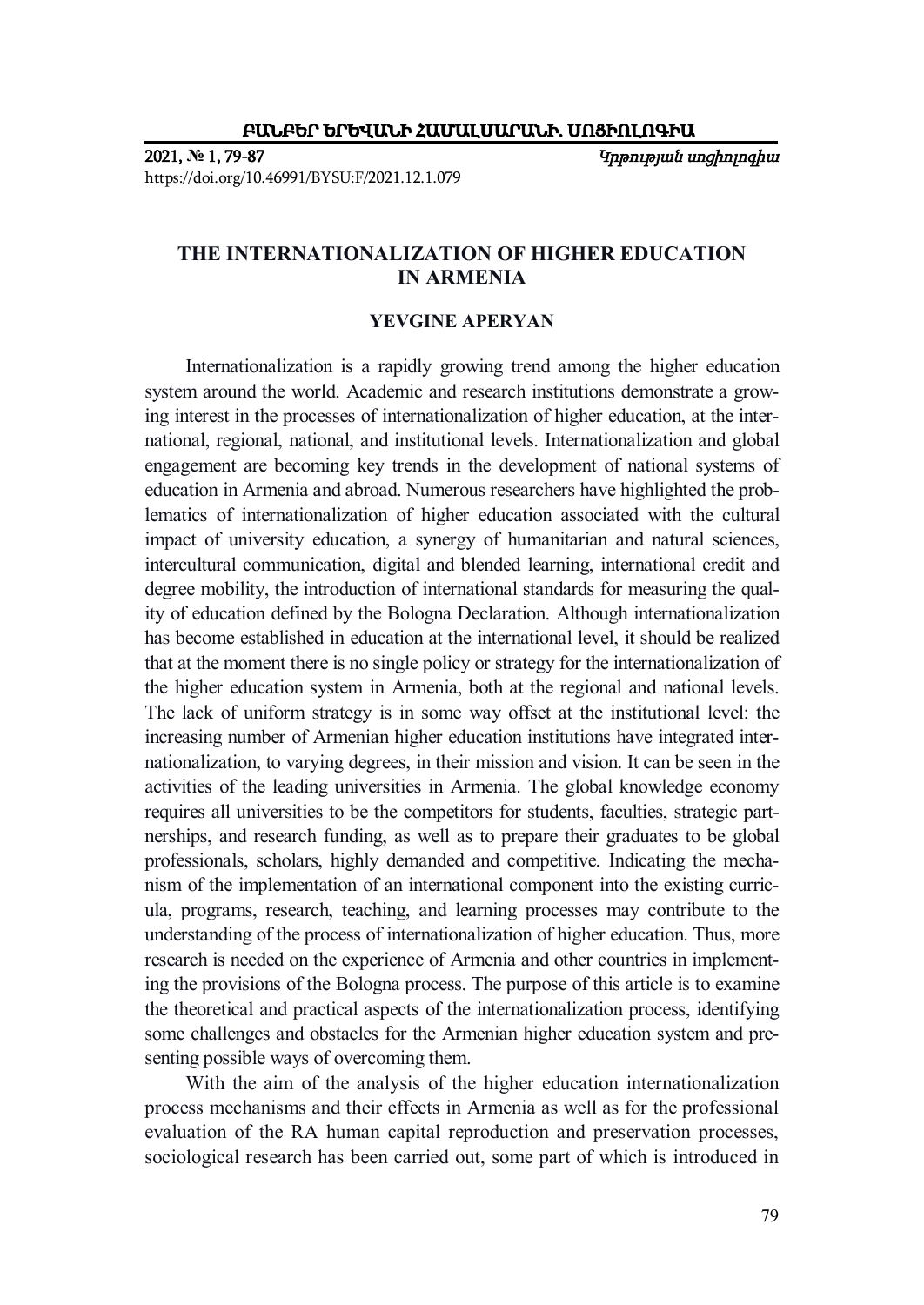this article through the analysis of the opinion of the experts in this field. This article presents the findings and conclusions of the sociological research of higher education in Armenia, conducted between March 2019 and July 2020 and included all types of higher education institutions operating in Armenia: public, private, and international. It analyzes survey data from experts in higher education to understand their interpretations of the benefits and problems of internationalization. Within the scope of this research, the internationalization of education has been defined according to Knight's theory, according to which internationalization has two meanings: in a broad sense it means the development of higher education strategies in the international context, and in a narrow sense it means a series of specific processes aimed at the integration of the international component in the educational process, including:

- the academic territorial mobility (in two directions: both the "influx and outflow" of students and teaching staff);

- the review of subject programs according to the international standards;

- the international cooperation between higher education institutions/ universities<sup>1</sup>.

According to J. Knight<sup>2</sup>, there are strategies where the main emphasis is on the internationalization of programs and the modernization of organizational structures. Each of these strategies includes several areas of work. The strategies for working with the programs have four directions: academic, research programs and scientific cooperation, extracurricular activities, and social activities. Strategies based on organizational structures are subdivided into human resource management, development և support service.

A Successful University is an International Center for Networking and Relationships, which vividly illustrates the concept of «network society» as defined by Manuel Castells<sup>3</sup>. In response to the challenges of the time, the university begins to work as a corporation. it is to ensure sustainable financing and competitiveness, to strengthen its position in the market of educational services, and to actively cooperate with business and production. It is internationalization that allows universities to go beyond education and participate in international political, social, economic, and other processes of modern society.

In many developed countries, the key trends of national education system reforms are the internationalization of the education system and the integration of the education area. Internationalization is a process of sustainable cooperation and interaction of national education systems based on general objectives and principles, which reflect the XXI century leading trends and meet the needs of the Worldwide Community. The national education systems should take into consideration the best

<sup>-</sup><sup>1</sup> Knight J. Internationalization Remodeled: Definition, Approaches, and Rationales  $//$  Journal of Studies in International Education. Vol. 8. 2004. P. 5-31.

<sup>2</sup> Knight J. Internationalization: Elements and Checkpoints. CBIE Research No. 7. Canadian Bureau for International Education (CBIE)/Bureau canadien de l'éducation internationale (BCEI). 220 Laurier Avenue West, Suite 1550, Ottawa, Ontario K1P 5Z9, 1994. 3

Castells M. The Rise of The Network Society. Oxford: Blackwell Publishers, 1996.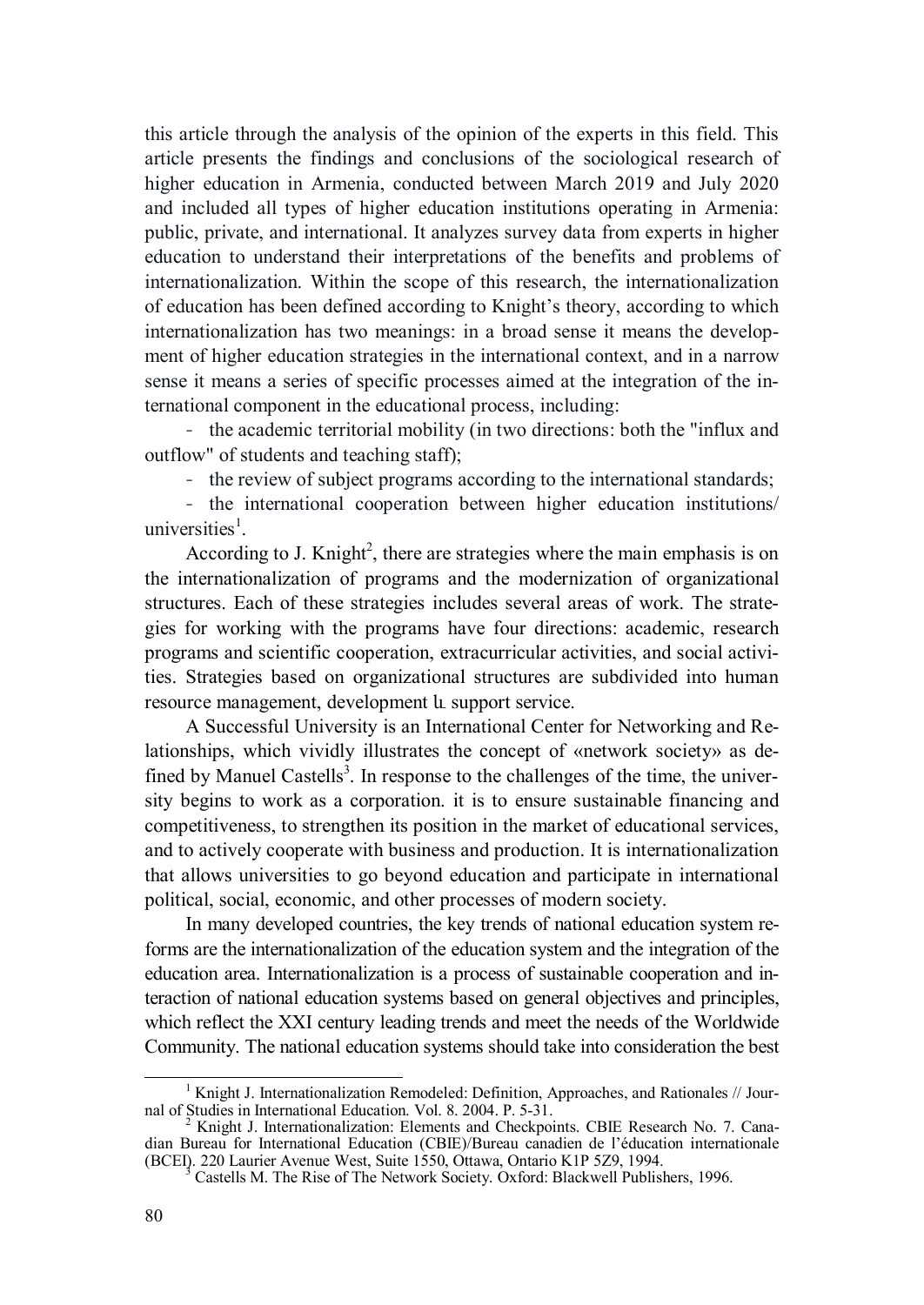practice of internationalization activities in the field of education in the context of the development of globalization and the change of the global labor market demands. The internationalization of higher education is considered as internationalization at home and education abroad, across borders or cross-border education<sup>4</sup>.

External internationalization is a modern process of interconnected development, which leads to international dialogue and exchange in the field of education: the process of integrating intercultural and global aspects of higher education goals, functions, development strategies, special policies of the state, the academic system and institutions and programs to respond to the challenges of globalization<sup>5</sup>. In other words, external internationalization is necessary to prepare society for full functioning in the globalized world. External internationalization of higher education institutions is aimed at the processes that will allow universities to be recognized as a competitive educational center and research university<sup>6</sup>. External internationalization also affects economic processes, as well as problems of teacher and student mobility. For example, in North America and Europe, many administrators of mobility programs try to motivate students to go to nontraditional places, such as Asia, Africa, Latin America. Students also find new opportunities to combine research and volunteering with studying abroad<sup>7</sup>.

The educational programs are aimed at the comprehensive development of students. The main emphasis is on providing students with good support abroad, being able to apply everything they received while studying abroad when returning home. All this has an impact on internal internationalization, as it is essential to create the appropriate conditions and environment in which it will be possible to realize the potential for the country's development.

Internal internationalization assumes the creation of a university cultureclimate aimed at supporting international and intercultural processes of globalization, such as participation in international educational programs or the involvement of foreign students և lecturers. Internationalization is the most important factor influencing the quality of teaching, research, and university administration. Internationalization is an important factor, that impacts the quality of teaching, research, and university administration.

As a result, internationalization has become the main goal of most universities seeking to increase the quality and diversity of education offered. One of the key elements of the internal internationalization process is the established curricula by international standards, foreign teaching methodologies; classification և ranking (internal և external), English publishing activity, teaching and learning in a foreign language, academic writing laboratories, foreign-language websites, and

-

<sup>4</sup> Knight J. Updating the Definition of Internationalization // International Higher Education. The Boston College Center for International Higher Education. 2003 pages 2-3

<sup>&</sup>lt;sup>5</sup>Altbach Ph. The International Imperative in Higher Education. Global Perspectives of Higher Education. Sense Publishers. 2013. Vol. 27. p. 194.

Farrugia C. Education abroad: Moving out of the classroom and into the real world. 2013. http://www.iie.org/Blog/2013/August/EducationAbroad-Moving-Out-Of-The-Classroom. 7

Ibid.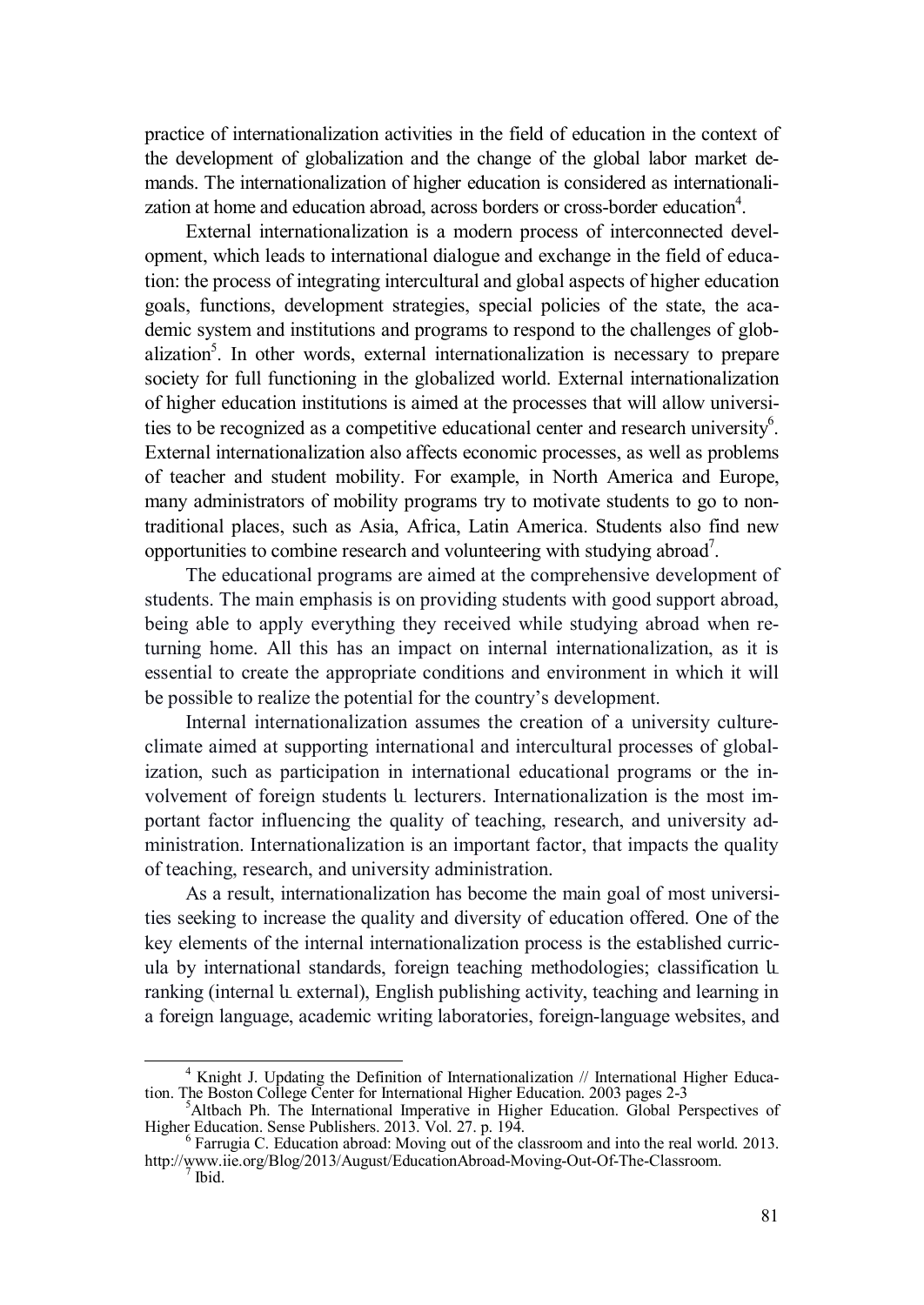documents. Some researchers consider it expedient to recognize strategy as the main direction of the process. Researchers identify various elements of internationalization that affect the professional activities of university teachers.

The main ones are.

 Programmatic-normative - for teaching, developing educational and methodological documentation, as well as receiving grants, teachers need knowledge of English.

• Institutional - responsible for providing educational programs to foreign students, international scientific communication.

• Individual, which includes aspects such as establishing professional connections around the world, as well as scientific and professional cooperation<sup>8</sup>.

The goals of internationalization are divided into academic and economic. Academic goals are aimed at improving the quality of education and research through the participation of students and lecturers in the international process of academic mobility, modernization of educational programs, etc. Economic goals ensure financial stability and sustainable development by attracting additional sources of funding, income from the sale of intellectual products, etc.

The main advantages of internationalization are the increase of innovation in education and that of the access to higher education, the universalization of knowledge, the expansion and strengthening of international cooperation as well as the increase of academic and student mobility.

Along with the positive aspects of internationalization, there are also negative aspects. First of all, the global competition of universities is growing. Its components are the commercialization of education, the inclusion of formal criteria for ranking (exclusion of ranking), the widening of the gap between weak and strong universities, rich and poor regions, the brain drain from weak and poor universities to rich and strong ones. Internationalization affects all components of global competition. This leads to the deliberate management of both educational concepts and their implementation mechanisms. The side effect of internationalization, as well as globalization in general, can be considered the destruction of national differences in education systems. Since the destruction of differences takes the form of an approach to Anglo-American educational standards, the aspect of internationalization should be classified as global competition<sup>9</sup>.

The level of the processes of the internationalization of education is one of the most important aspects of a country's social development. As the key informants state, internationalization is inevitable nowadays. Being a full member of the European Higher Education Area  $(EHEA)^{10}$ , Armenia automatically takes part in the internationalization processes.

Though it has been nearly 15 years since becoming a member of the Bolo-

-

<sup>&</sup>lt;sup>8</sup> Bedenlier S. Internationalization within higher education and its influence on faculty: experiences of Turkish academic staff // Journal of Research in International Education. 2017. Vol. 16(2), p. 185 – 196.

Краснощеков В. В. Всесторонняя интернационализация и другие тенденции, влияющие на качество высшего образования // Международный журнал экспериментального образования. 2017. № 6, с. 43-46.

 $^{10}$  EHEA (http://www.ehea.info/page-members)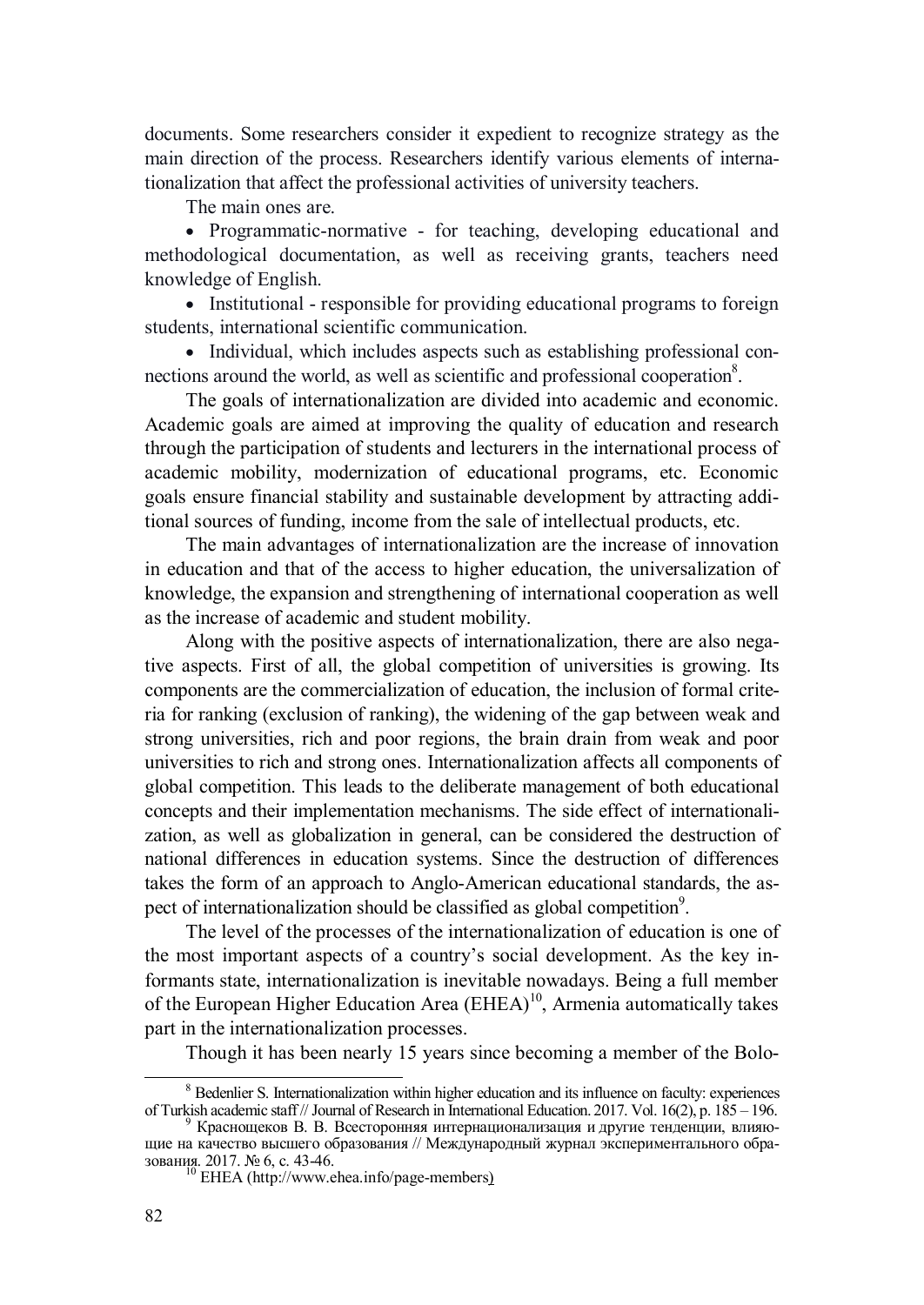gna Process today's higher education system can be generally defined as transitional. Nowadays several problems in the RA higher education system are being recorded related to the education system approach, the lack of qualified staff and that of motivated students in higher education institutions, the national curriculum of education, etc.

According to the experts, the Bologna Process is unprecedented both in its volume and depth and a lot of positive changes have taken place in the education system in Armenia due to the influence of these reforms. Structurally Armenia has achieved considerable success. Among them the new structure of the scientific degrees, the new mechanisms, and procedures (like e.g. European Credit Transfer and Accumulation System  $(ECTS)^{11}$  instead of a diploma), the establishment of the structural quality assurance units, etc. At the same time, the prevailing point of view was that most of these changes were external and formal, and the essence and content remain unchanged, and it is not clear how much the responsible people are the carriers of the knowledge, ideology, and system of values. As the  $\text{B}SU^{12}$  expert notes: "For the successful realization of the internationalization processes Armenia lacks social inclusion, which refers to the ethnic minorities, foreigners, which also implies communication with the native people, since the development of intercultural communication and relevant skills, the exchange of knowledge and experience, as well as the cooperative brainstormings are the main objectives of the internationalization. This is not a successful attempt of internationalization".

As the experts state, the reason for this is that Armenia started to duplicate the education internationalization experience of other countries, without having a developed national education system. At the same time, according to the experts, there is a misunderstanding of the concept of internationalization and the Bologna reforms in the country. Though nearly all the higher education institutions are included in the process, they are still in the early stages of their conception. Neither the society nor the ones responsible for the field of education have any clear idea about the reforms of the higher education system in Armenia and the Bologna Process. It is perceived as a "foreign" process which means the replacement of national education systems with a new system. In fact, it is all about the harmonization of the higher education system<sup>13</sup>. It should be noted that this situation comes from the lack of a clear idea about the objectives of the reforms, which leads to great resistance, criticism concerning the issue of changes in the field of higher education and causes frustration that some vital change can take place.

As for the mobility of the students and lecturers, let us note that there are some problems. First of them is the insufficient level of education funding in the country, especially in state higher education institutions, which are funded by the state. Moreover, according to the latest data, the state funding of educa-

-

 $11$  https://ec.europa.eu/education/resources-and-tools/european-credit-transfer-and-accumulationsystem-ects\_en<br>
<sup>12</sup> Brusov State University, https://brusov.am/en/

<sup>&</sup>lt;sup>13</sup> Internationalization of Higher Education in Armenia: External Survey-Report 2017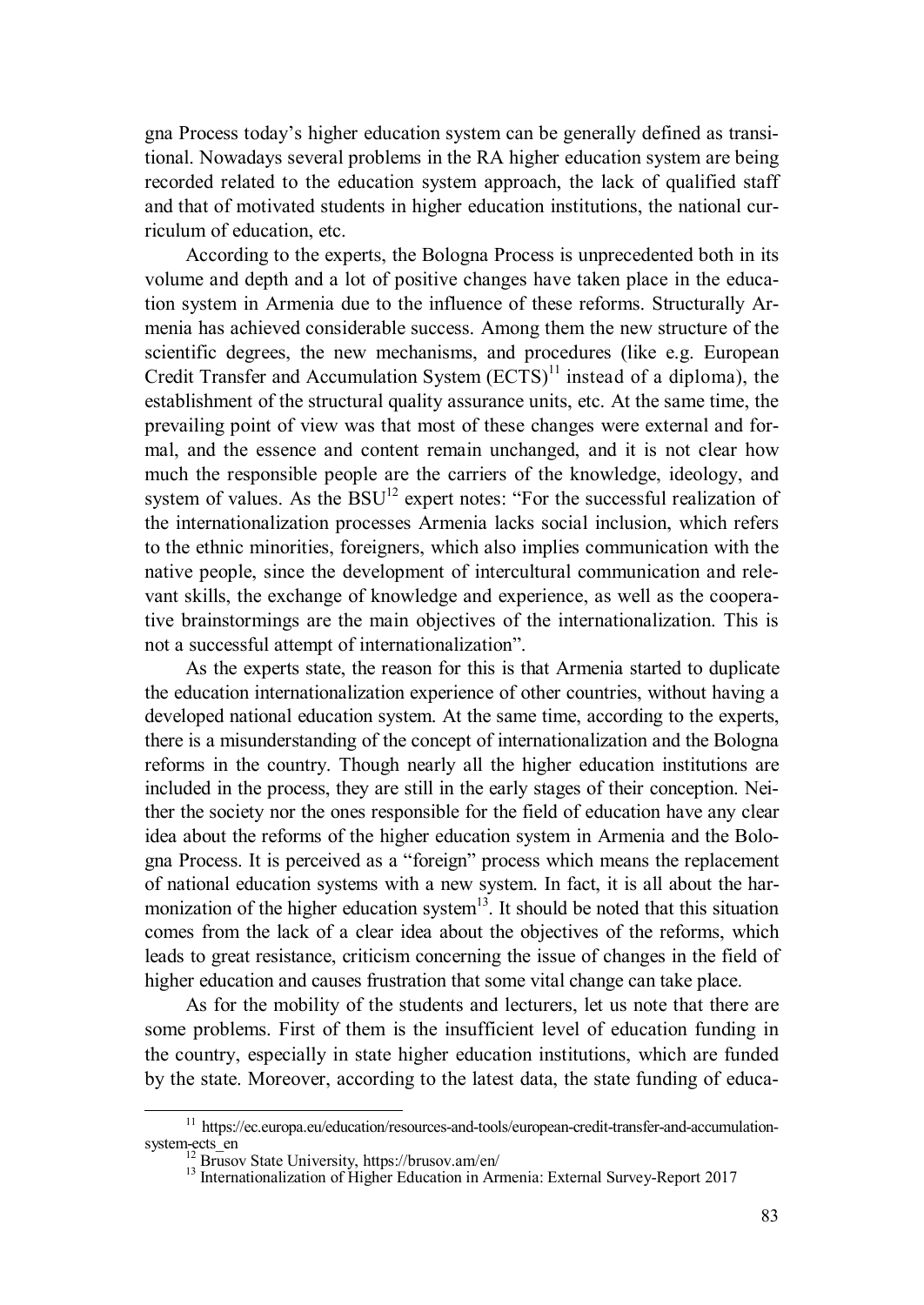tion in Armenia has been the 2,7% of GDP  $^{14}$ . In addition, the promotion of mobility contributes to the outflow of human capital. But according to the experts, this problem is not only in our country but in other countries, which do not have a developed economy and are unable to provide their citizens with job opportunities and social conditions: there is a big number of outflow from these countries (e.g. Lithuania). The graduates having this experience usually know foreign languages and the mechanisms how to find a new way of education and work in another country and they do not want to return to their homeland.

The comparative analysis of the research results allows us to conclude that internationalization contributes to the outflow of human capital by 80/20% brain-drain(80%) and brain circulation (20%). They gain professional and personal growth due to learning abroad, and coming back to Armenia (by the way, coming back to Armenia is a mandatory condition) they are already free and leave because of different circumstances. As the National Academy of Sciences expert mentioned: "A good lecturer or a student will always leave and only financial motivation can make them stay in the country. A lot of people mention that they would like to stay here but the financial differences matter".

As for the reproduction of human capital, we should mention that unfortunately, the higher education institutions do not take part in the process in any way, since higher education has become a kind of continuation of secondary education. But it is important to realize that the human capital is the graduate, who is an RA conscious citizen and can contribute not only to the economic development but also to society. "… No higher education institution can have such a citizen. Nowadays our higher education institutions lack what was so important during the Soviet Union times. It was ruined and did not develop according to the trends of the time.

It is the lack of the system of values and ideology, it is the representation of values. To what extent is the graduate the bearer and follower of the values of the higher education institution? The same cannot be said about the American university, where the bond with the graduates is very strong and this is typical of the American culture. They have an ideology: "give back, payback", when they get something, they somehow return it, they have a high level of social activity. The social activity is highly appreciated – what you have done for the society, what you have for its benefit" (the BSU expert).

Armenia is quite developed in the field of institutional cooperation - the other component of internationalization. There are a lot of cooperation agreements. There are international higher education institutions in the country: Russian-Armenian, American and French universities, which grant international diplomas and are the bearers of the educational culture and traditions of these countries. Both the state and international universities have a lot of interuniversity agreements and contracts (particularly between Russia, Georgia, Ro-

<sup>-</sup><sup>14</sup> Government expenditure on education, total (% of GDP). 2017. URL: https://data. worldbank.org/indicator/SE.XPD.TOTL.GD.ZS?end=2017&locations=AM&nam=null&start=1996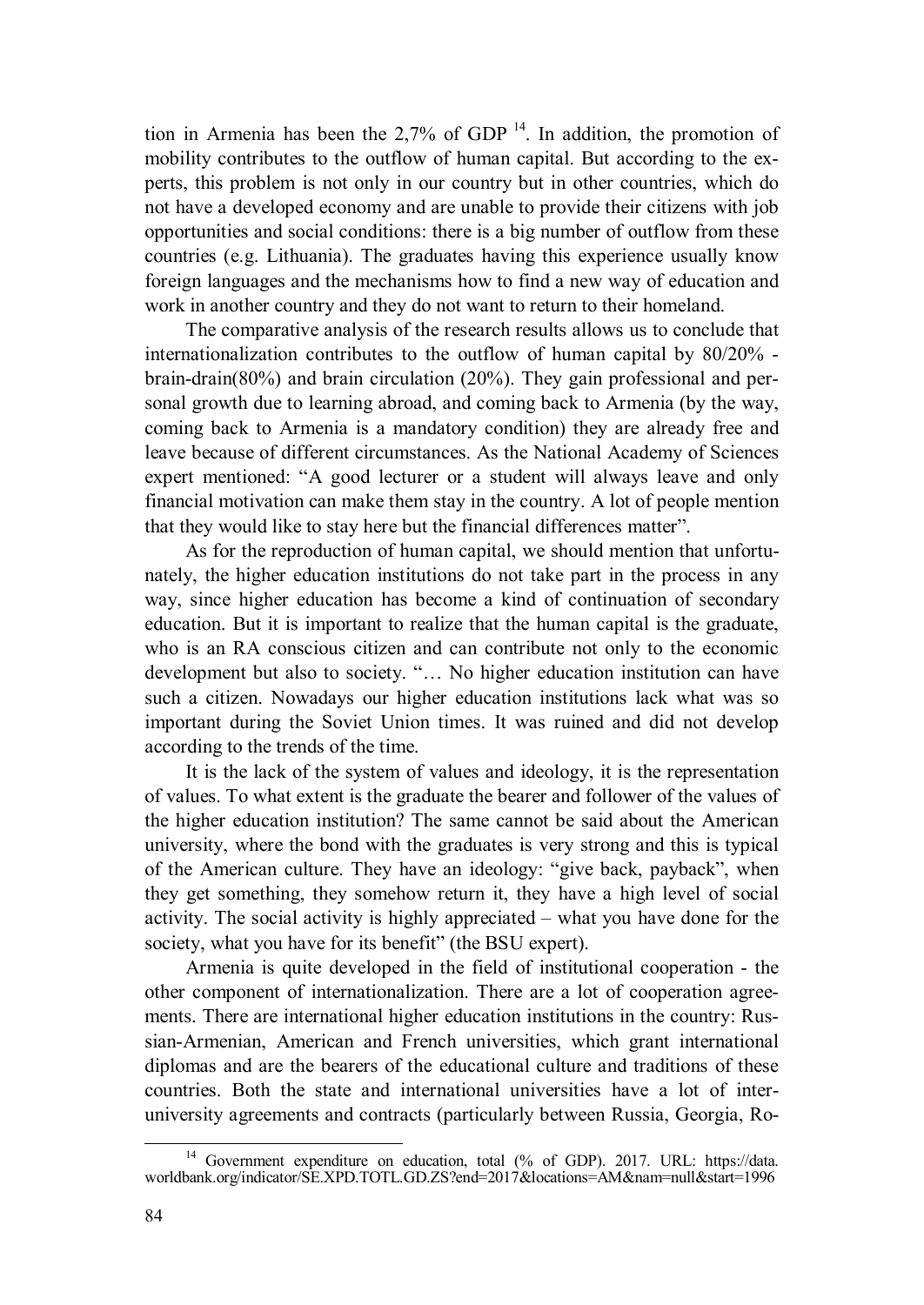mania, Jordan, China, and Poland<sup>15</sup>).

There are two groups of opinions of experts on whether the education system of Armenia can be considered national.

According to some of them, our education system is rather national, which can be explained first of all by the fact that the Law implies that teaching should be conducted exclusively in the Armenian language at all levels of education, the Armenian History and Ecology are compulsory subjects: this is rather a national peculiarity. Though we should mention that this is the knowledge that is provided at the level of secondary education and not in that of higher education, and we cannot say that the national problems are solved in this way. On the other hand, teaching exclusively in the Armenian language makes some obstacles and difficulties for attracting foreign students. One of the main reasons is that with its education system Armenia is not considered as a competitive country in the European Higher Education Area. Here rises the need for immediate legislative changes, after which it will be possible to invest some tools and implement reforms in the lower echelons.

As the key informants in this group mention, students from Armenia taking part in the international programs have a clearer and more expressed sense of belonging to the national education, this sense of national belonging is even too much.

The national education system keeps up with the CIS countries in terms of quality of education but should have all the relevant preconditions and criteria for competing with other European countries and the full implementation of internationalization processes: laboratories, modern equipment, research centers, etc. The competitiveness of the education system is not possible to ensure in this way.

In this regard, it becomes a priority to realize how to raise the competitiveness of the RA higher education system and fully take part in the internationalization process. It is necessary to show what the Armenian education system can suggest to the world (these may include national programs based on the Armenian component, joint programs, new professions, new directions) taking into consideration our Armenian Diaspora, which is open to new suggestions and ideas.

According to the approaches of the other party, internationalization leads to a non-national education system. The border between what is national and what is international is very unclear. As one of the experts of the field mentioned, our education system is not independent, there are still some duplicated items that remained from the Soviet Union and other countries, so we followed the European sample without forming the Armenian one and now we are facing very serious problems. We do have our national system yet and cannot say which is our national and which is international. There is a need to develop a pro-ethnic education system in line with the region, then localize the international experience taking into consideration the local peculiarities and problems. One of the experts describes our education system in the following way: "Our

<sup>-</sup><sup>15</sup> International Programs/ RA Ministry of Education, Science, Culture and Sports. URL: http://escs.am/am/category/interprograms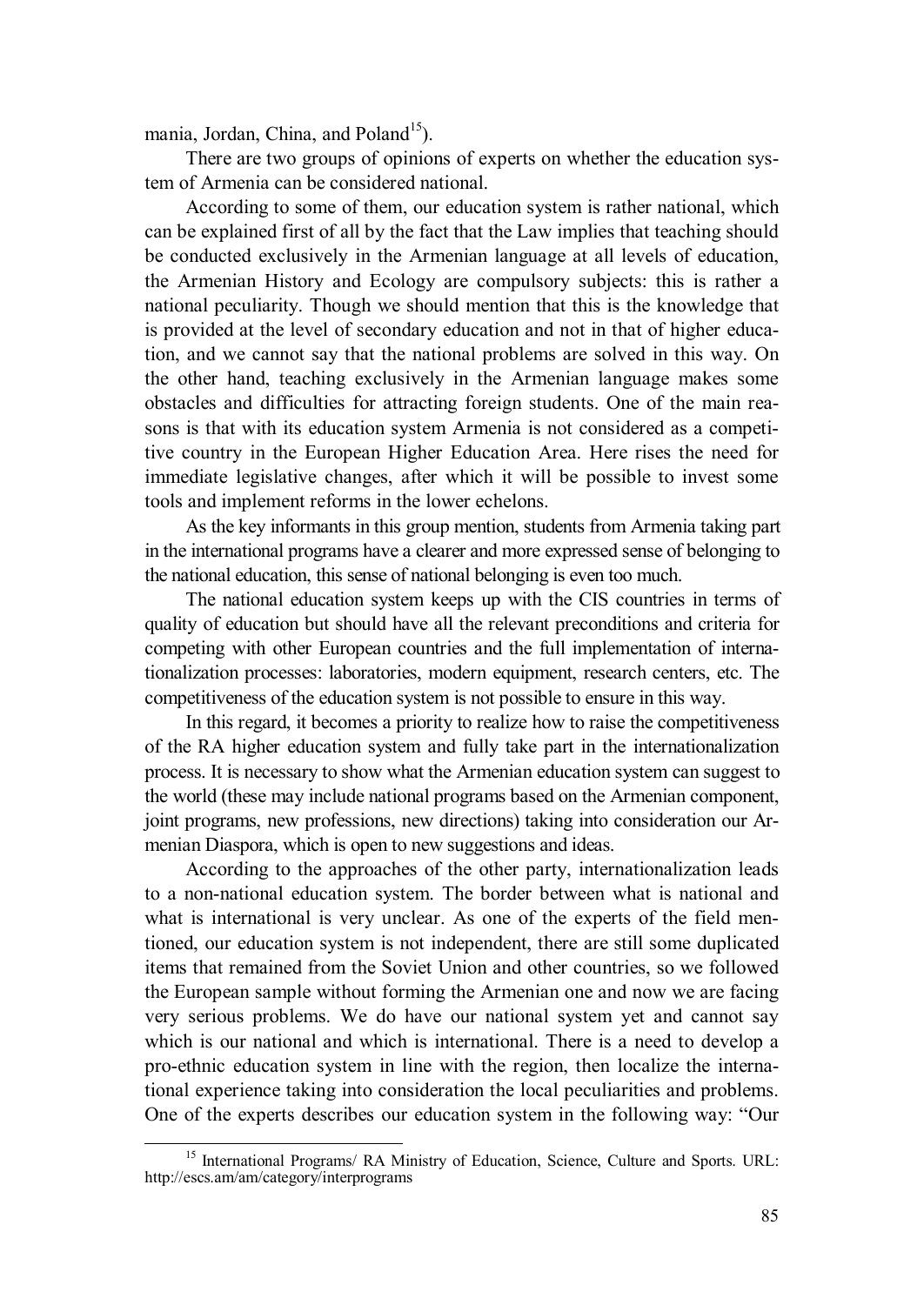graduates should be ready to change and develop our market. At this moment they are no ready since the higher education institutions do not know well the problems of the country themselves, that is why they do not teach the students making them problem-solving people".

According to almost all the experts, the internationalization processes make a positive effect on our education system, since they make it work. The education system will stagnate without the international programs because in this case the student and the lecturer will not develop themselves. If there is an international program or a motivation, there are standards and this leads to the construction and development of human and technical resources. Internationalization cannot absorb what is national, since it concerns the development of the national education systems and raise of competitiveness.

As a conclusion, we can state, that Armenia is involved in the internationalization processes of the higher education system despite some problems. We can say that very often the recorded indicators do not reflect reality, they are just a formality. No matter how successful the international experience is, it is impossible to implement without taking into consideration the peculiarities of the national systems. In this regard, it is necessary to clarify the requirements for national systems, set the criteria, and then adapt them to the international standards. Under these conditions for the effective development of education, it is necessary to review the management approaches of higher education institutions taking into consideration the main problems of preserving the peculiarities of the national education and the integration of educational institutions into European and Eurasian higher education systems. Meanwhile, new mechanisms are needed to be developed at the institutional level, the implementation of which will enable us to reproduce the human capital in the country.

**Keywords:** *higher education, internationalization, Bologna process, national educational system, human capital, academic mobility*

**ԵՎԳԻՆԵ ԱՊԵՐՅԱՆ –** *Հայաստանի բարձրագույն կրթության միջազգայնացումը –* Հայաստանի բարձրագույն կրթության միջազգայնացման գործընթացի մեխանիզմների և դրանց ազդեցության վերլուծության, ինչպես նաև ՀՀ-ում մարդկային կապիտալի վերարտադրության և պահպանման գործընթացների մասնագիտական գնահատման նպատակով իրականացվել է սոցիոլոգիական հետազոտություն, որի շրջանակներում ստացված փորձագիտական գնահատականների վերլուծությունը ներկայացված է սույն հոդվածում։ Կրթության միջազգայնացման գործընթացներն արտացոլում են կրթության ոլորտում առկա հիմնախնդիրները, կրթական համակարգի մակարդակը, պետության կողմից սահմանված առաջնահերթությունները։ Հայաստանի գրեթե բոլոր բուհերն ընդգրկված են միջազգայնացման գործընթացում, ու չնայած որոշակի ձեռքբերումներին՝ իրականացված բարեփոխումները հիմնականում վերաբերում են բարձրագույն կրթության կառուցվածքային բնութագրիչներին և ընդհանուր առմամբ դեռևս չեն անդրադարձել կրթական ծրագրերի բովանդա-